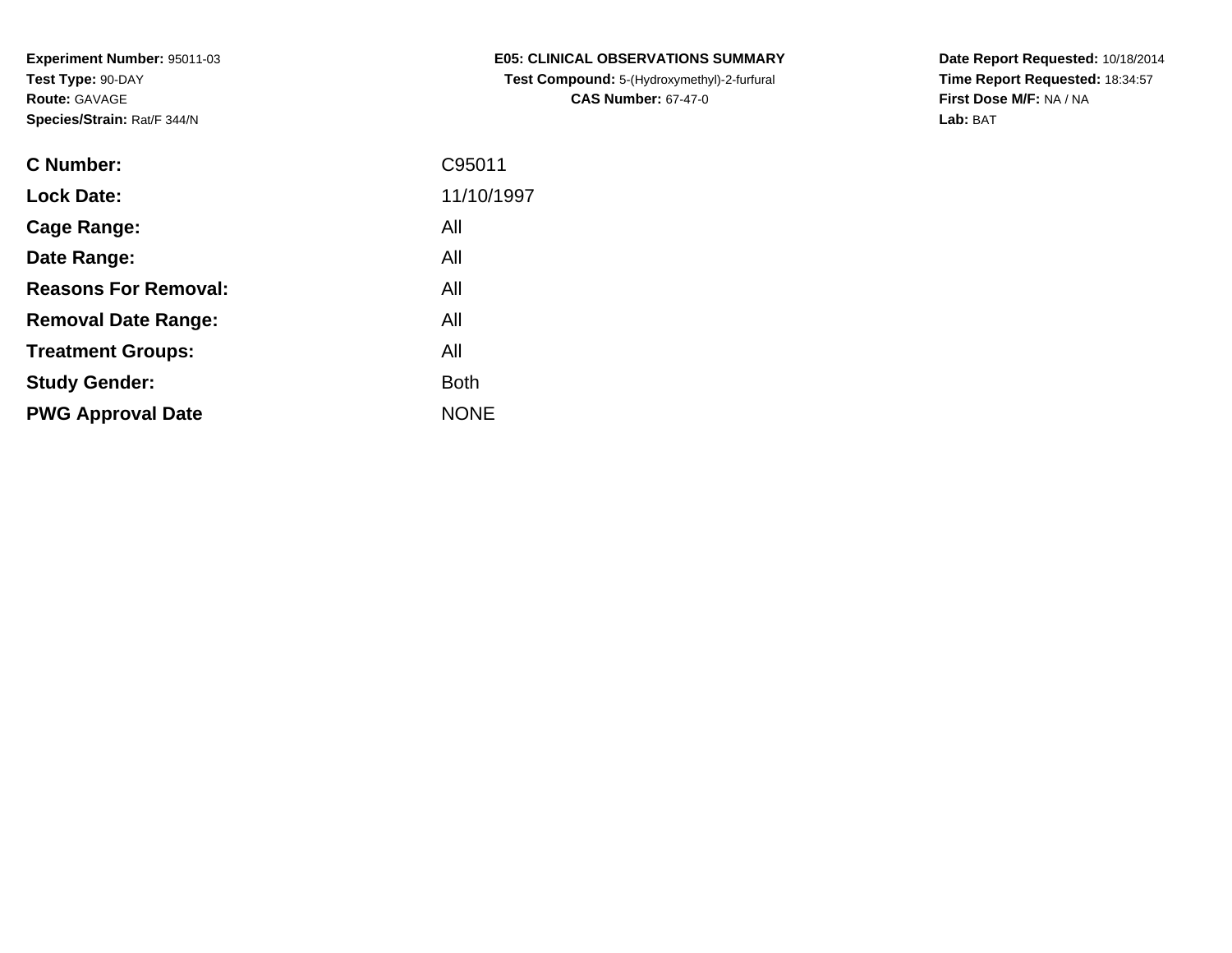# **E05: CLINICAL OBSERVATIONS SUMMARYTest Compound:** 5-(Hydroxymethyl)-2-furfural

**CAS Number:** 67-47-0

**Date Report Requested:** 10/18/2014**Time Report Requested:** 18:34:57**First Dose M/F:** NA / NA**Lab:** BAT

**SEX :MALE WEEK: 14**

| <b>OBSERVATIONS</b> |                 |                       | 0 MG/KG<br>94 MG/KG |        | <b>MG/KG</b><br>188 |        | <b>MG/KG</b><br>375 |        |
|---------------------|-----------------|-----------------------|---------------------|--------|---------------------|--------|---------------------|--------|
|                     | <b>CURRENT*</b> | TOTAL+                | <b>CURRENT*</b>     | TOTAL+ | <b>CURRENT*</b>     | TOTAL+ | <b>CURRENT*</b>     | TOTAL+ |
| Eye Abnormality     | 0/0             | 1/10<br><b>DAY 71</b> | 0/0                 | 0/10   | 0/0                 | 0/10   | 0/0                 | 0/10   |
| Nasal/Eye Discharge | 0/0             | 0/10                  | 0/0                 | 0/10   | 0/0                 | 0/10   | 0/0                 | 0/10   |

\* ANIMALS WITH OBSERVATION IN CURRENT PERIOD / TOTAL ANIMALS OBSERVED IN CURRENT PERIOD (WITHIN 7 DAYS OF RUN DATE)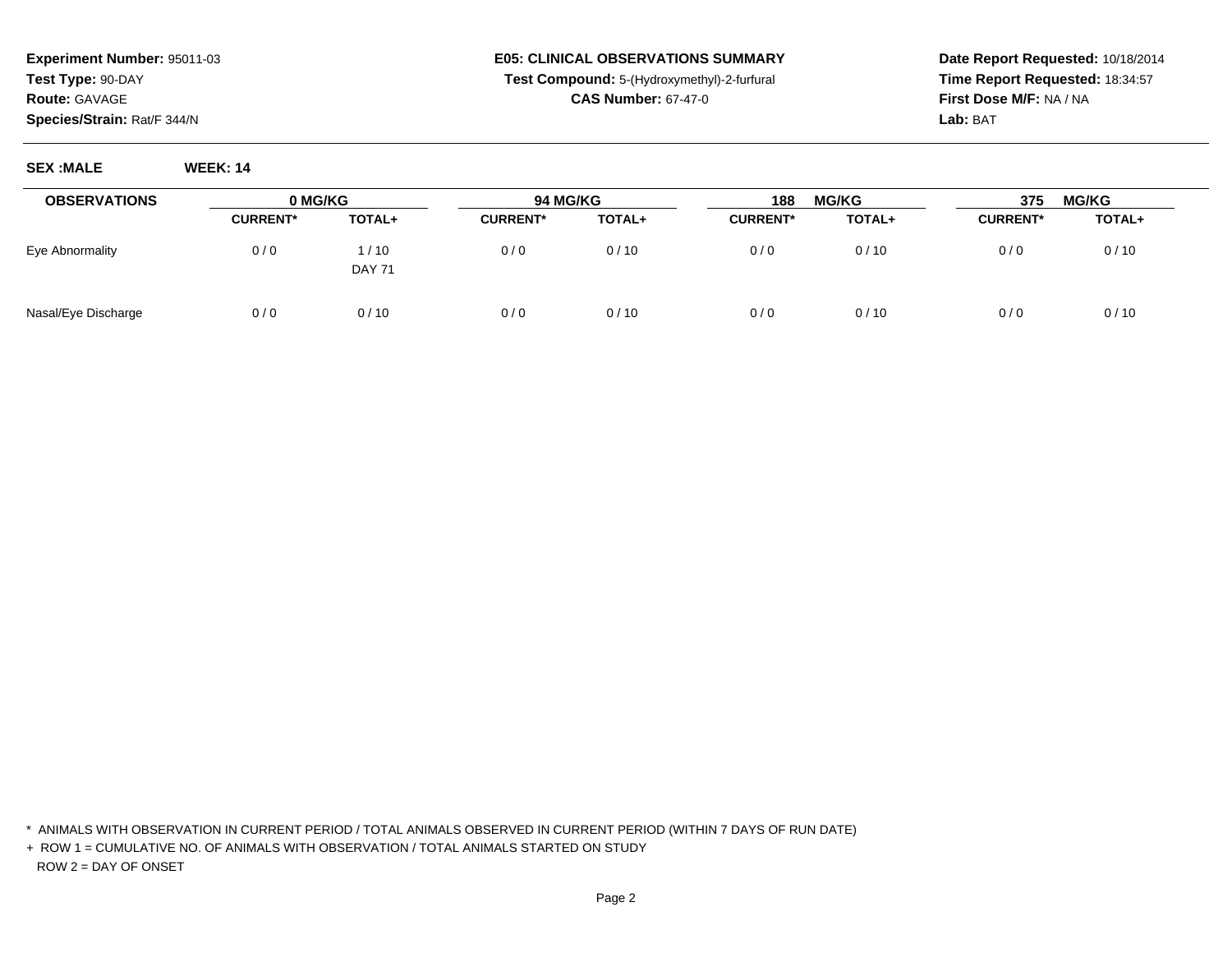#### **E05: CLINICAL OBSERVATIONS SUMMARY Test Compound:** 5-(Hydroxymethyl)-2-furfural **CAS Number:** 67-47-0

**Date Report Requested:** 10/18/2014**Time Report Requested:** 18:34:57**First Dose M/F:** NA / NA**Lab:** BAT

| <b>OBSERVATIONS</b> | 750             | <b>MG/KG</b> | 1500<br><b>MG/KG</b> |                       |  |
|---------------------|-----------------|--------------|----------------------|-----------------------|--|
|                     | <b>CURRENT*</b> | TOTAL+       | <b>CURRENT*</b>      | TOTAL+                |  |
| Eye Abnormality     | 0/0             | 0/10         | 0/0                  | 0/10                  |  |
| Nasal/Eye Discharge | 0/0             | 0/10         | 0/0                  | 1/10<br><b>DAY 50</b> |  |

\* ANIMALS WITH OBSERVATION IN CURRENT PERIOD / TOTAL ANIMALS OBSERVED IN CURRENT PERIOD (WITHIN 7 DAYS OF RUN DATE)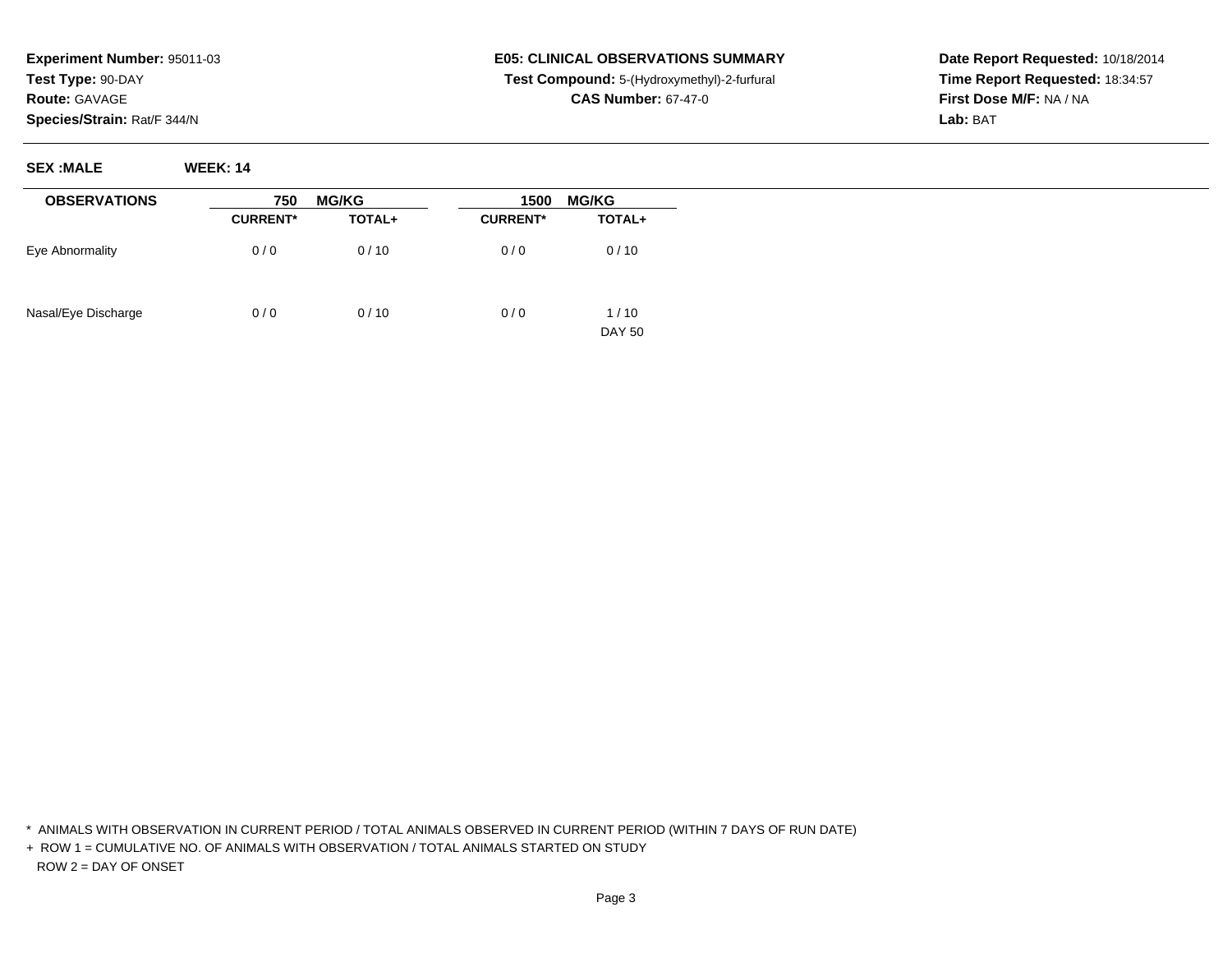**E05: CLINICAL OBSERVATIONS SUMMARY Test Compound:** 5-(Hydroxymethyl)-2-furfural **CAS Number:** 67-47-0

\*\*\*END OF MALE DATA\*\*\*

**Date Report Requested:** 10/18/2014**Time Report Requested:** 18:34:57**First Dose M/F:** NA / NA**Lab:** BAT

\* ANIMALS WITH OBSERVATION IN CURRENT PERIOD / TOTAL ANIMALS OBSERVED IN CURRENT PERIOD (WITHIN 7 DAYS OF RUN DATE)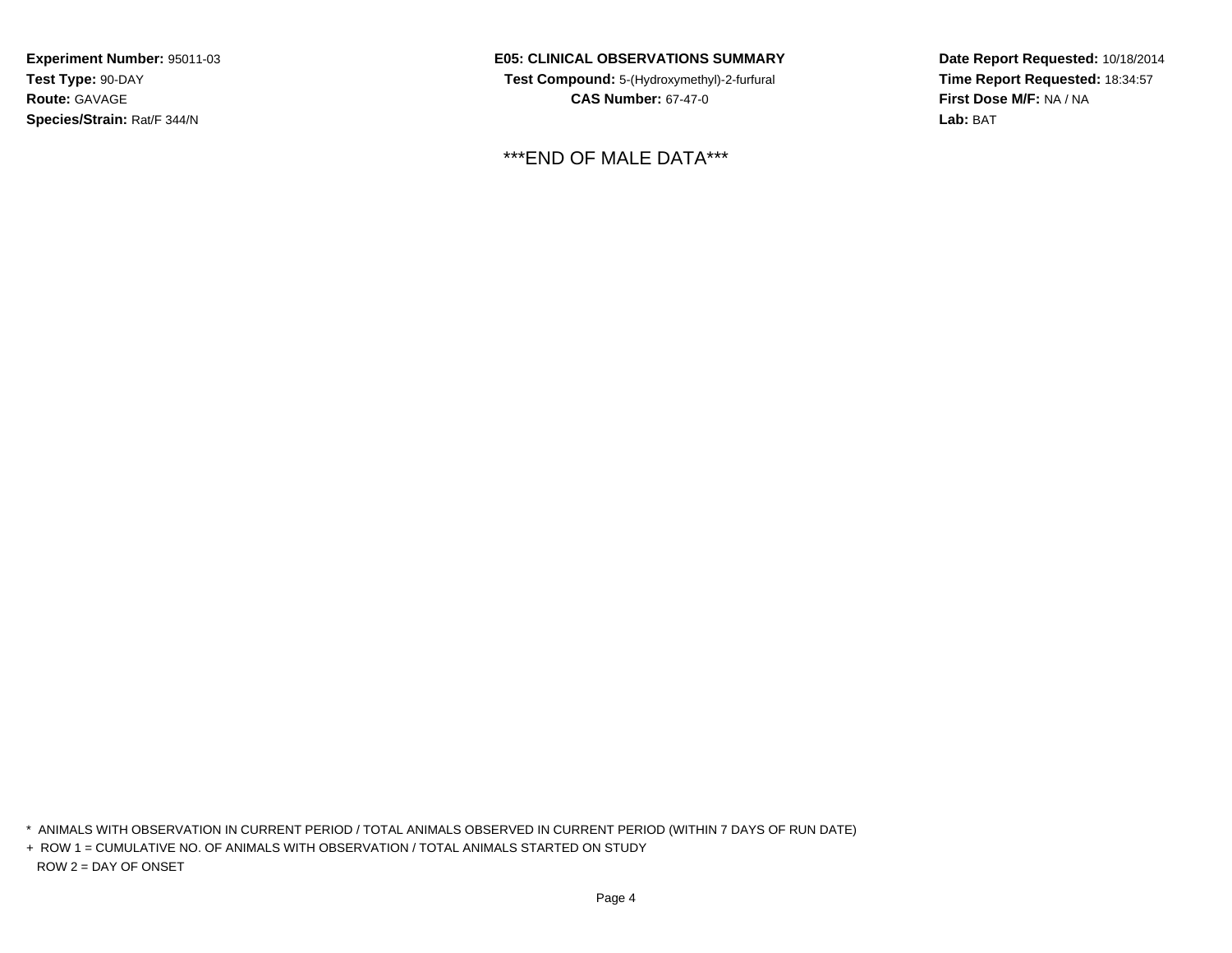# **E05: CLINICAL OBSERVATIONS SUMMARYTest Compound:** 5-(Hydroxymethyl)-2-furfural

**Date Report Requested:** 10/18/2014**Time Report Requested:** 18:34:57**First Dose M/F:** NA / NA**Lab:** BAT

#### **CAS Number:** 67-47-0

| <b>SEX :FEMALE</b> | <b>WEEK: 14</b> |
|--------------------|-----------------|
|                    |                 |
|                    |                 |
|                    |                 |
|                    |                 |

| <b>OBSERVATIONS</b> | 0 MG/KG         |        | <b>94 MG/KG</b> |        | 188             | <b>MG/KG</b>          | 375             | <b>MG/KG</b> |
|---------------------|-----------------|--------|-----------------|--------|-----------------|-----------------------|-----------------|--------------|
|                     | <b>CURRENT*</b> | TOTAL+ | <b>CURRENT*</b> | TOTAL+ | <b>CURRENT*</b> | TOTAL+                | <b>CURRENT*</b> | TOTAL+       |
| Abnormal Breathing  | 0/0             | 0/10   | 0/0             | 0/10   | 0/0             | 0/10                  | 0/0             | 0/10         |
| Eye Abnormality     | 0/0             | 0/10   | 0/0             | 0/10   | 0/0             | 0/10                  | 0/0             | 0/10         |
| Nasal/Eye Discharge | 0/0             | 0/10   | 0/0             | 0/10   | 0/0             | 1/10<br><b>DAY 85</b> | 0/0             | 0/10         |

\* ANIMALS WITH OBSERVATION IN CURRENT PERIOD / TOTAL ANIMALS OBSERVED IN CURRENT PERIOD (WITHIN 7 DAYS OF RUN DATE)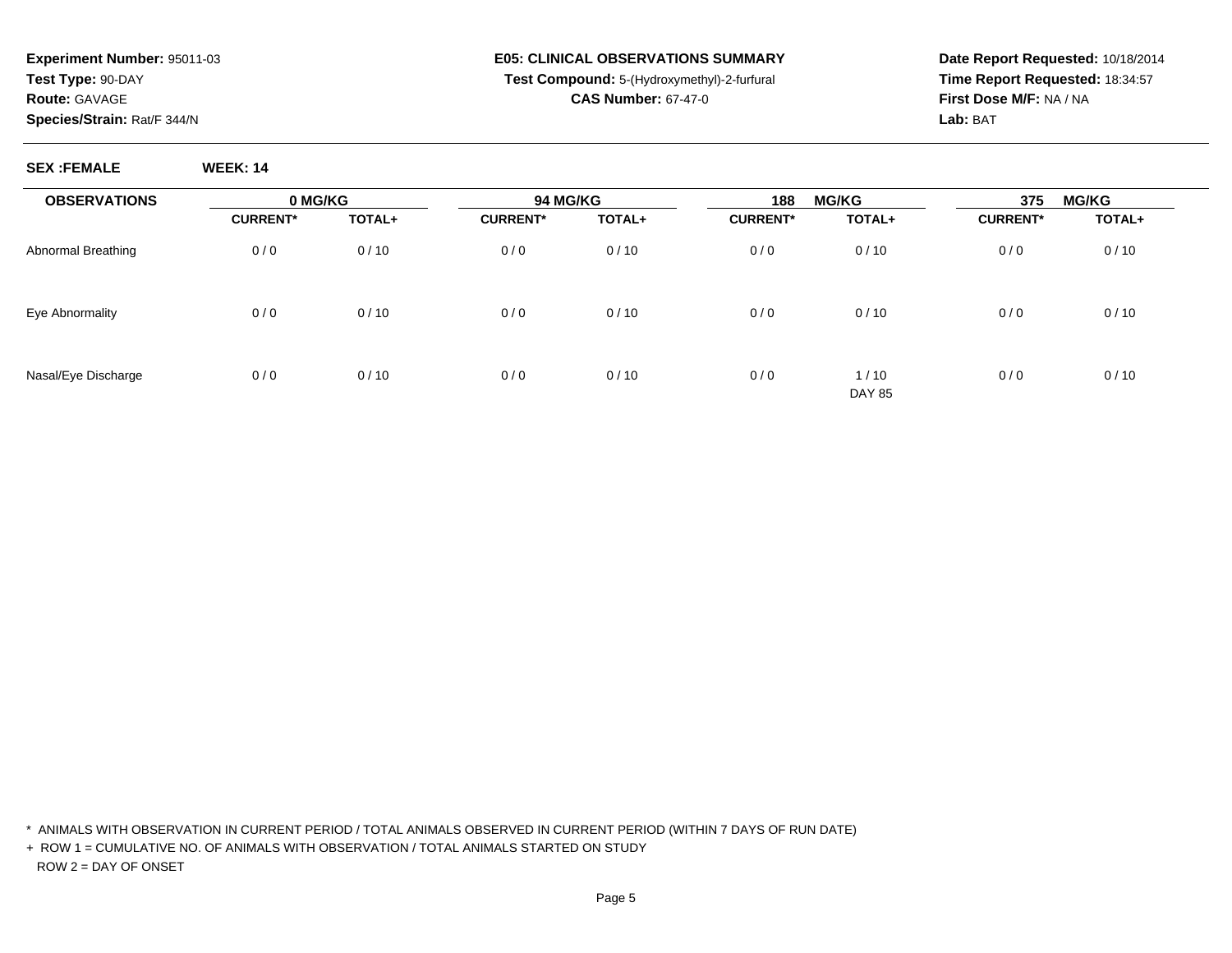#### **E05: CLINICAL OBSERVATIONS SUMMARY Test Compound:** 5-(Hydroxymethyl)-2-furfural **CAS Number:** 67-47-0

**Date Report Requested:** 10/18/2014**Time Report Requested:** 18:34:57**First Dose M/F:** NA / NA**Lab:** BAT

**SEX :FEMALE WEEK: 14**

| <b>OBSERVATIONS</b> | 750             | <b>MG/KG</b> | 1500            | <b>MG/KG</b>  |  |
|---------------------|-----------------|--------------|-----------------|---------------|--|
|                     | <b>CURRENT*</b> | TOTAL+       | <b>CURRENT*</b> | TOTAL+        |  |
| Abnormal Breathing  | 0/0             | 0/10         | 0/0             | 1/10          |  |
|                     |                 |              |                 | <b>DAY 92</b> |  |
| Eye Abnormality     | 0/0             | 0/10         | 0/0             | 1/10          |  |
|                     |                 |              |                 | DAY 43        |  |
| Nasal/Eye Discharge | 0/0             | 1/10         | 0/0             | 0/10          |  |
|                     |                 | DAY 8        |                 |               |  |

\* ANIMALS WITH OBSERVATION IN CURRENT PERIOD / TOTAL ANIMALS OBSERVED IN CURRENT PERIOD (WITHIN 7 DAYS OF RUN DATE)